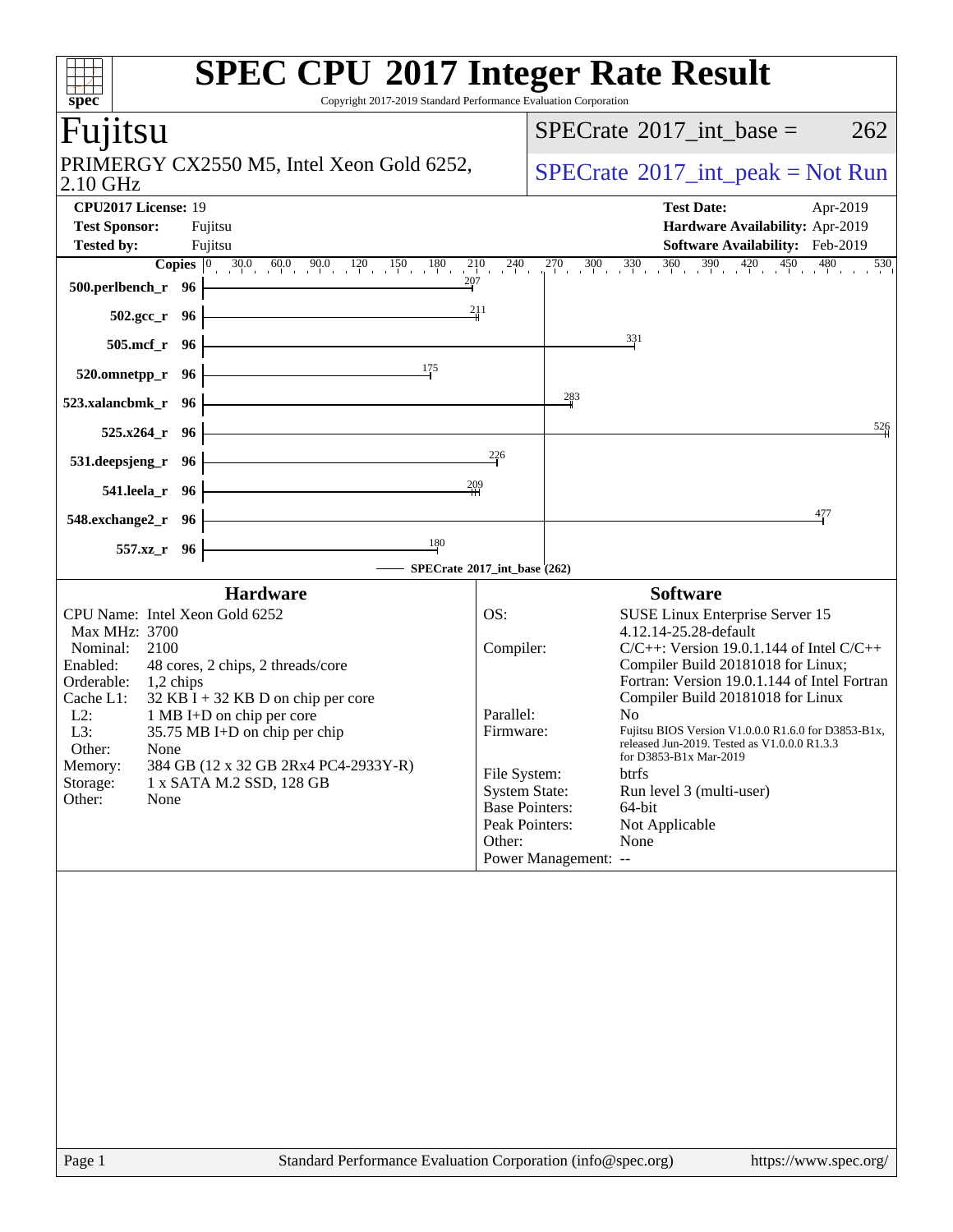Copyright 2017-2019 Standard Performance Evaluation Corporation

### Fujitsu

#### 2.10 GHz PRIMERGY CX2550 M5, Intel Xeon Gold 6252,  $\vert$  [SPECrate](http://www.spec.org/auto/cpu2017/Docs/result-fields.html#SPECrate2017intpeak)®[2017\\_int\\_peak = N](http://www.spec.org/auto/cpu2017/Docs/result-fields.html#SPECrate2017intpeak)ot Run

[SPECrate](http://www.spec.org/auto/cpu2017/Docs/result-fields.html#SPECrate2017intbase)<sup>®</sup>2017 int base =  $262$ 

**[CPU2017 License:](http://www.spec.org/auto/cpu2017/Docs/result-fields.html#CPU2017License)** 19 **[Test Date:](http://www.spec.org/auto/cpu2017/Docs/result-fields.html#TestDate)** Apr-2019 **[Test Sponsor:](http://www.spec.org/auto/cpu2017/Docs/result-fields.html#TestSponsor)** Fujitsu **[Hardware Availability:](http://www.spec.org/auto/cpu2017/Docs/result-fields.html#HardwareAvailability)** Apr-2019 **[Tested by:](http://www.spec.org/auto/cpu2017/Docs/result-fields.html#Testedby)** Fujitsu **[Software Availability:](http://www.spec.org/auto/cpu2017/Docs/result-fields.html#SoftwareAvailability)** Feb-2019

### **[Results Table](http://www.spec.org/auto/cpu2017/Docs/result-fields.html#ResultsTable)**

|                                          | <b>Base</b>    |                |       |                |       |                | <b>Peak</b> |               |                |              |                |              |                |              |
|------------------------------------------|----------------|----------------|-------|----------------|-------|----------------|-------------|---------------|----------------|--------------|----------------|--------------|----------------|--------------|
| <b>Benchmark</b>                         | <b>Copies</b>  | <b>Seconds</b> | Ratio | <b>Seconds</b> | Ratio | <b>Seconds</b> | Ratio       | <b>Copies</b> | <b>Seconds</b> | <b>Ratio</b> | <b>Seconds</b> | <b>Ratio</b> | <b>Seconds</b> | <b>Ratio</b> |
| 500.perlbench_r                          | 96             | 739            | 207   | 738            | 207   | 738            | 207         |               |                |              |                |              |                |              |
| $502.\text{sec}$                         | 96             | 648            | 210   | 643            | 211   | 642            | 212         |               |                |              |                |              |                |              |
| 505.mcf r                                | 96             | 468            | 331   | 468            | 332   | 468            | 331         |               |                |              |                |              |                |              |
| 520.omnetpp_r                            | 96             | 722            | 175   | 721            | 175   | 720            | 175         |               |                |              |                |              |                |              |
| 523.xalancbmk r                          | 96             | 358            | 284   | 358            | 283   | 359            | 282         |               |                |              |                |              |                |              |
| 525.x264 r                               | 96             | 319            | 527   | 321            | 524   | 319            | 526         |               |                |              |                |              |                |              |
| 531.deepsjeng_r                          | 96             | 487            | 226   | 487            | 226   | 487            | 226         |               |                |              |                |              |                |              |
| 541.leela r                              | 96             | 749            | 212   | 760            | 209   | 770            | 206         |               |                |              |                |              |                |              |
| 548.exchange2 r                          | 96             | 527            | 477   | 528            | 476   | 528            | 477         |               |                |              |                |              |                |              |
| 557.xz r                                 | 96             | 577            | 180   | 577            | 180   | 576            | 180         |               |                |              |                |              |                |              |
| $SPECrate^{\circ}2017$ int base =<br>262 |                |                |       |                |       |                |             |               |                |              |                |              |                |              |
| $SPECrate^{\circ}2017$ int peak =        | <b>Not Run</b> |                |       |                |       |                |             |               |                |              |                |              |                |              |

Results appear in the [order in which they were run](http://www.spec.org/auto/cpu2017/Docs/result-fields.html#RunOrder). Bold underlined text [indicates a median measurement](http://www.spec.org/auto/cpu2017/Docs/result-fields.html#Median).

#### **[Submit Notes](http://www.spec.org/auto/cpu2017/Docs/result-fields.html#SubmitNotes)**

 The numactl mechanism was used to bind copies to processors. The config file option 'submit' was used to generate numactl commands to bind each copy to a specific processor. For details, please see the config file.

### **[Operating System Notes](http://www.spec.org/auto/cpu2017/Docs/result-fields.html#OperatingSystemNotes)**

 Stack size set to unlimited using "ulimit -s unlimited" Kernel Boot Parameter set with : nohz\_full=1-95

#### **[General Notes](http://www.spec.org/auto/cpu2017/Docs/result-fields.html#GeneralNotes)**

Environment variables set by runcpu before the start of the run: LD\_LIBRARY\_PATH = "/home/Benchmark/speccpu2017-1.0.5\_rate\_int/lib/intel64"

 Binaries compiled on a system with 1x Intel Core i9-7900X CPU + 32GB RAM memory using Redhat Enterprise Linux 7.5 Transparent Huge Pages enabled by default Prior to runcpu invocation Filesystem page cache synced and cleared with: sync; echo 3> /proc/sys/vm/drop\_caches runcpu command invoked through numactl i.e.: numactl --interleave=all runcpu <etc>

NA: The test sponsor attests, as of date of publication, that CVE-2017-5754 (Meltdown) is mitigated in the system as tested and documented. Yes: The test sponsor attests, as of date of publication, that CVE-2017-5753 (Spectre variant 1)

**(Continued on next page)**

| Page 2 | Standard Performance Evaluation Corporation (info@spec.org) | https://www.spec.org/ |
|--------|-------------------------------------------------------------|-----------------------|
|        |                                                             |                       |

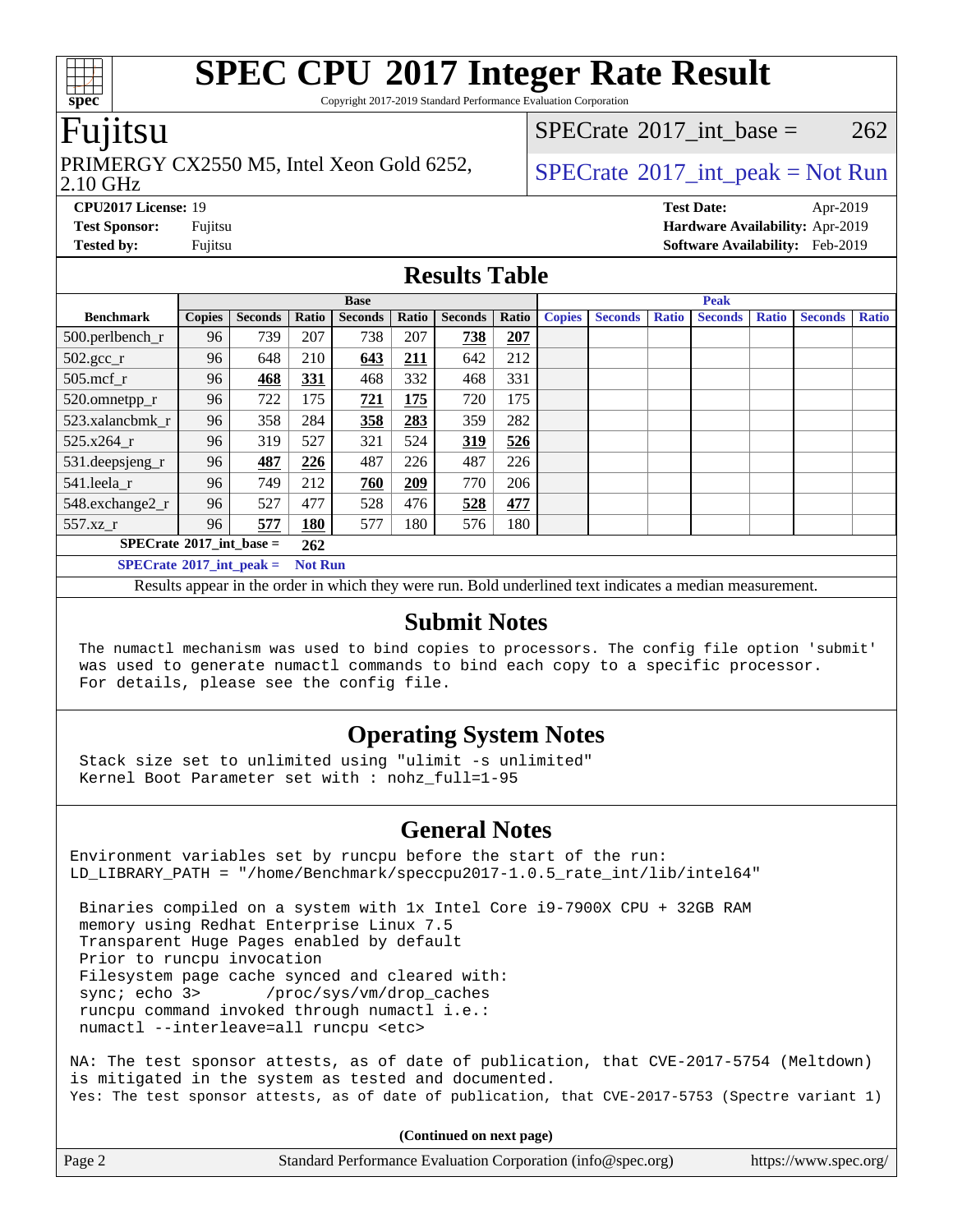Copyright 2017-2019 Standard Performance Evaluation Corporation

### Fujitsu

PRIMERGY CX2550 M5, Intel Xeon Gold 6252,  $\vert$  [SPECrate](http://www.spec.org/auto/cpu2017/Docs/result-fields.html#SPECrate2017intpeak)®[2017\\_int\\_peak = N](http://www.spec.org/auto/cpu2017/Docs/result-fields.html#SPECrate2017intpeak)ot Run

[SPECrate](http://www.spec.org/auto/cpu2017/Docs/result-fields.html#SPECrate2017intbase)<sup>®</sup>2017 int base =  $262$ 

2.10 GHz

**[CPU2017 License:](http://www.spec.org/auto/cpu2017/Docs/result-fields.html#CPU2017License)** 19 **[Test Date:](http://www.spec.org/auto/cpu2017/Docs/result-fields.html#TestDate)** Apr-2019 **[Test Sponsor:](http://www.spec.org/auto/cpu2017/Docs/result-fields.html#TestSponsor)** Fujitsu **[Hardware Availability:](http://www.spec.org/auto/cpu2017/Docs/result-fields.html#HardwareAvailability)** Apr-2019 **[Tested by:](http://www.spec.org/auto/cpu2017/Docs/result-fields.html#Testedby)** Fujitsu **Fugital Example 2019 [Software Availability:](http://www.spec.org/auto/cpu2017/Docs/result-fields.html#SoftwareAvailability)** Feb-2019

#### **[General Notes \(Continued\)](http://www.spec.org/auto/cpu2017/Docs/result-fields.html#GeneralNotes)**

is mitigated in the system as tested and documented. Yes: The test sponsor attests, as of date of publication, that CVE-2017-5715 (Spectre variant 2) is mitigated in the system as tested and documented.

#### **[Platform Notes](http://www.spec.org/auto/cpu2017/Docs/result-fields.html#PlatformNotes)**

Page 3 Standard Performance Evaluation Corporation [\(info@spec.org\)](mailto:info@spec.org) <https://www.spec.org/> BIOS configuration: Adjacent Cache Line Prefetch = Disabled DCU Ip Prefetcher = Disabled DCU Streamer Prefetcher = Disabled Power Technology = Custom Energy Performance = Balanced Performance Uncore Frequency Scaling = Disabled Sub NUMA Clustering = Enabled Stale AtoS = Enable LLC Prefetch = Enabled Sysinfo program /home/Benchmark/speccpu2017-1.0.5\_rate\_int/bin/sysinfo Rev: r5974 of 2018-05-19 9bcde8f2999c33d61f64985e45859ea9 running on linux-5cpq Thu Apr 18 23:39:34 2019 SUT (System Under Test) info as seen by some common utilities. For more information on this section, see <https://www.spec.org/cpu2017/Docs/config.html#sysinfo> From /proc/cpuinfo model name : Intel(R) Xeon(R) Gold 6252 CPU @ 2.10GHz 2 "physical id"s (chips) 96 "processors" cores, siblings (Caution: counting these is hw and system dependent. The following excerpts from /proc/cpuinfo might not be reliable. Use with caution.) cpu cores : 24 siblings : 48 physical 0: cores 0 1 2 3 4 5 6 8 9 10 11 12 13 16 17 18 19 20 21 25 26 27 28 29 physical 1: cores 0 1 2 3 4 5 6 8 9 10 11 12 13 16 17 18 19 20 21 25 26 27 28 29 From lscpu: Architecture: x86\_64 CPU op-mode(s): 32-bit, 64-bit Byte Order: Little Endian CPU(s): 96 On-line CPU(s) list: 0-95 Thread(s) per core: 2 Core(s) per socket: 24 Socket(s): 2 NUMA node(s): 4 Vendor ID: GenuineIntel **(Continued on next page)**

**[spec](http://www.spec.org/)**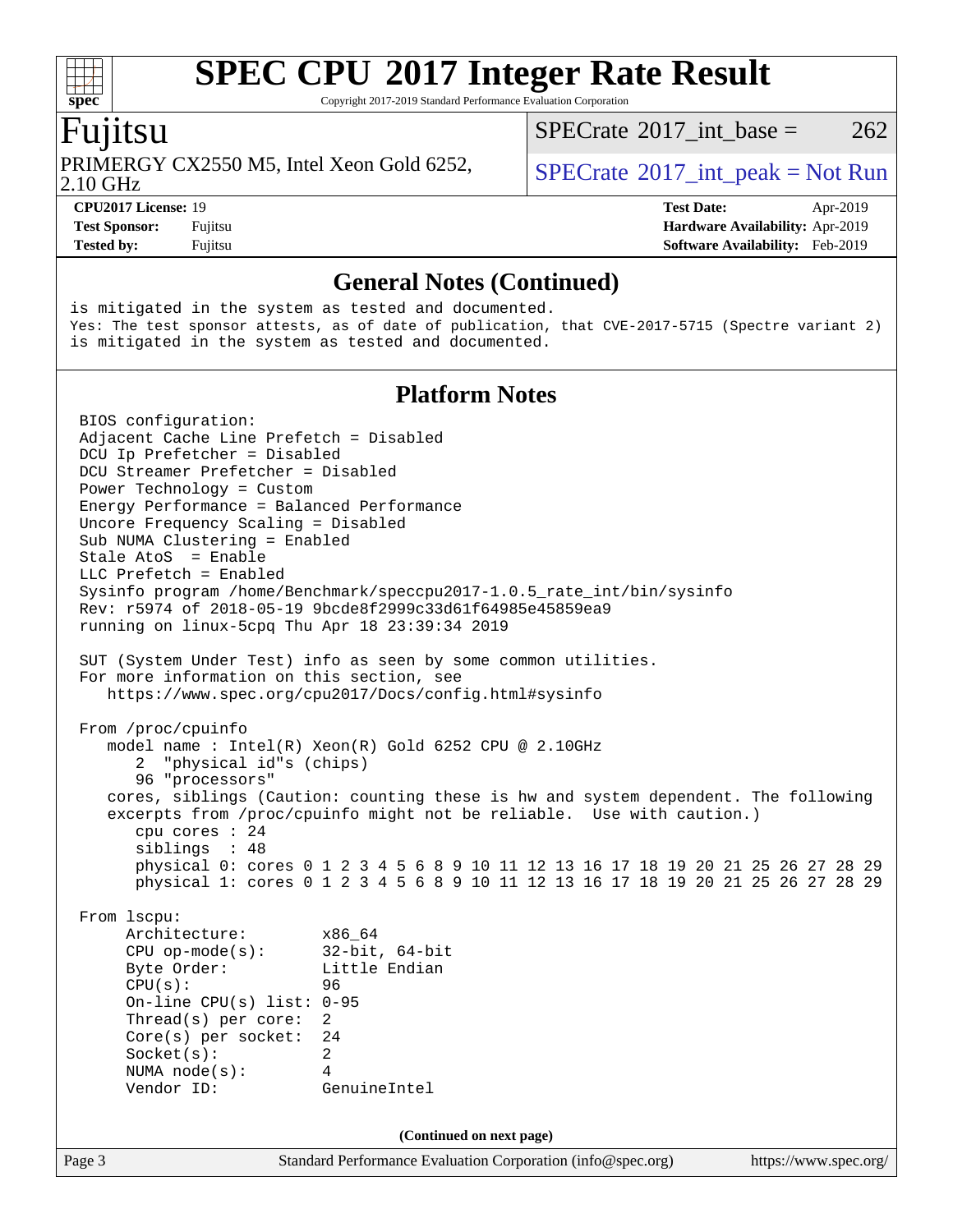Copyright 2017-2019 Standard Performance Evaluation Corporation

## Fujitsu

**[spec](http://www.spec.org/)**

 $+\ +$ 

PRIMERGY CX2550 M5, Intel Xeon Gold 6252,<br>2.10 GHz

 $SPECTate@2017_int\_base = 262$ 

 $SPECTate<sup>®</sup>2017_int_p [peak = Not Run]$ 

**[CPU2017 License:](http://www.spec.org/auto/cpu2017/Docs/result-fields.html#CPU2017License)** 19 **[Test Date:](http://www.spec.org/auto/cpu2017/Docs/result-fields.html#TestDate)** Apr-2019 **[Test Sponsor:](http://www.spec.org/auto/cpu2017/Docs/result-fields.html#TestSponsor)** Fujitsu **[Hardware Availability:](http://www.spec.org/auto/cpu2017/Docs/result-fields.html#HardwareAvailability)** Apr-2019 **[Tested by:](http://www.spec.org/auto/cpu2017/Docs/result-fields.html#Testedby)** Fujitsu **Fugital Example 2019 [Software Availability:](http://www.spec.org/auto/cpu2017/Docs/result-fields.html#SoftwareAvailability)** Feb-2019

#### **[Platform Notes \(Continued\)](http://www.spec.org/auto/cpu2017/Docs/result-fields.html#PlatformNotes)**

| CPU family:                                                                          | 6                                                                                    |  |  |  |  |  |  |  |
|--------------------------------------------------------------------------------------|--------------------------------------------------------------------------------------|--|--|--|--|--|--|--|
| Model:                                                                               | 85                                                                                   |  |  |  |  |  |  |  |
| Model name:                                                                          | $Intel(R) Xeon(R) Gold 6252 CPU @ 2.10GHz$                                           |  |  |  |  |  |  |  |
| Stepping:                                                                            | 6                                                                                    |  |  |  |  |  |  |  |
| CPU MHz:                                                                             | 2100.000                                                                             |  |  |  |  |  |  |  |
| CPU max MHz:                                                                         | 3700.0000                                                                            |  |  |  |  |  |  |  |
| CPU min MHz:                                                                         | 1000.0000                                                                            |  |  |  |  |  |  |  |
| BogoMIPS:                                                                            | 4200.00                                                                              |  |  |  |  |  |  |  |
| Virtualization:                                                                      | $VT - x$                                                                             |  |  |  |  |  |  |  |
| Lld cache:                                                                           | 32K                                                                                  |  |  |  |  |  |  |  |
| Lli cache:                                                                           | 32K                                                                                  |  |  |  |  |  |  |  |
| L2 cache:                                                                            | 1024K                                                                                |  |  |  |  |  |  |  |
| L3 cache:                                                                            | 36608K                                                                               |  |  |  |  |  |  |  |
| NUMA $node0$ $CPU(s)$ :                                                              | $0-3, 7-9, 13-15, 19, 20, 48-51, 55-57, 61-63, 67, 68$                               |  |  |  |  |  |  |  |
| NUMA $node1$ $CPU(s):$                                                               | $4-6$ , 10-12, 16-18, 21-23, 52-54, 58-60, 64-66, 69-71                              |  |  |  |  |  |  |  |
| NUMA $node2$ $CPU(s)$ :                                                              | 24-27, 31-33, 37-39, 43, 44, 72-75, 79-81, 85-87, 91, 92                             |  |  |  |  |  |  |  |
| NUMA $node3$ CPU $(s)$ :                                                             | 28-30, 34-36, 40-42, 45-47, 76-78, 82-84, 88-90, 93-95                               |  |  |  |  |  |  |  |
| Flags:                                                                               | fpu vme de pse tsc msr pae mce cx8 apic sep mtrr pge mca cmov                        |  |  |  |  |  |  |  |
|                                                                                      | pat pse36 clflush dts acpi mmx fxsr sse sse2 ss ht tm pbe syscall nx pdpe1gb rdtscp  |  |  |  |  |  |  |  |
|                                                                                      | lm constant_tsc art arch_perfmon pebs bts rep_good nopl xtopology nonstop_tsc cpuid  |  |  |  |  |  |  |  |
|                                                                                      | aperfmperf pni pclmulqdq dtes64 monitor ds_cpl vmx smx est tm2 ssse3 sdbg fma cx16   |  |  |  |  |  |  |  |
|                                                                                      | xtpr pdcm pcid dca sse4_1 sse4_2 x2apic movbe popcnt tsc_deadline_timer aes xsave    |  |  |  |  |  |  |  |
|                                                                                      | avx f16c rdrand lahf_lm abm 3dnowprefetch cpuid_fault epb cat_13 cdp_13              |  |  |  |  |  |  |  |
|                                                                                      | invpcid_single intel_ppin ssbd mba ibrs ibpb stibp ibrs_enhanced tpr_shadow vnmi     |  |  |  |  |  |  |  |
|                                                                                      | flexpriority ept vpid fsgsbase tsc_adjust bmil hle avx2 smep bmi2 erms invpcid rtm   |  |  |  |  |  |  |  |
| cqm mpx rdt_a avx512f avx512dq rdseed adx smap clflushopt clwb intel_pt avx512cd     |                                                                                      |  |  |  |  |  |  |  |
| avx512bw avx512vl xsaveopt xsavec xgetbvl xsaves cqm_llc cqm_occup_llc cqm_mbm_total |                                                                                      |  |  |  |  |  |  |  |
| cqm_mbm_local dtherm ida arat pln pts hwp hwp_act_window hwp_epp hwp_pkg_req pku     |                                                                                      |  |  |  |  |  |  |  |
|                                                                                      |                                                                                      |  |  |  |  |  |  |  |
| ospke avx512_vnni flush_11d arch_capabilities                                        |                                                                                      |  |  |  |  |  |  |  |
| /proc/cpuinfo cache data                                                             |                                                                                      |  |  |  |  |  |  |  |
| cache size : 36608 KB                                                                |                                                                                      |  |  |  |  |  |  |  |
|                                                                                      |                                                                                      |  |  |  |  |  |  |  |
|                                                                                      | From numactl --hardware WARNING: a numactl 'node' might or might not correspond to a |  |  |  |  |  |  |  |
|                                                                                      |                                                                                      |  |  |  |  |  |  |  |
| physical chip.                                                                       |                                                                                      |  |  |  |  |  |  |  |
| $available: 4 nodes (0-3)$                                                           |                                                                                      |  |  |  |  |  |  |  |
|                                                                                      | node 0 cpus: 0 1 2 3 7 8 9 13 14 15 19 20 48 49 50 51 55 56 57 61 62 63 67 68        |  |  |  |  |  |  |  |
| node 0 size: 95423 MB                                                                |                                                                                      |  |  |  |  |  |  |  |
| node 0 free: 95092 MB                                                                |                                                                                      |  |  |  |  |  |  |  |
|                                                                                      | node 1 cpus: 4 5 6 10 11 12 16 17 18 21 22 23 52 53 54 58 59 60 64 65 66 69 70 71    |  |  |  |  |  |  |  |
| node 1 size: 96756 MB                                                                |                                                                                      |  |  |  |  |  |  |  |
| node 1 free: 96508 MB                                                                |                                                                                      |  |  |  |  |  |  |  |
|                                                                                      | node 2 cpus: 24 25 26 27 31 32 33 37 38 39 43 44 72 73 74 75 79 80 81 85 86 87 91 92 |  |  |  |  |  |  |  |
| node 2 size: 96756 MB                                                                |                                                                                      |  |  |  |  |  |  |  |
| node 2 free: 96520 MB                                                                |                                                                                      |  |  |  |  |  |  |  |
|                                                                                      | node 3 cpus: 28 29 30 34 35 36 40 41 42 45 46 47 76 77 78 82 83 84 88 89 90 93 94 95 |  |  |  |  |  |  |  |
| node 3 size: 96753 MB                                                                |                                                                                      |  |  |  |  |  |  |  |
|                                                                                      |                                                                                      |  |  |  |  |  |  |  |
| (Continued on next page)                                                             |                                                                                      |  |  |  |  |  |  |  |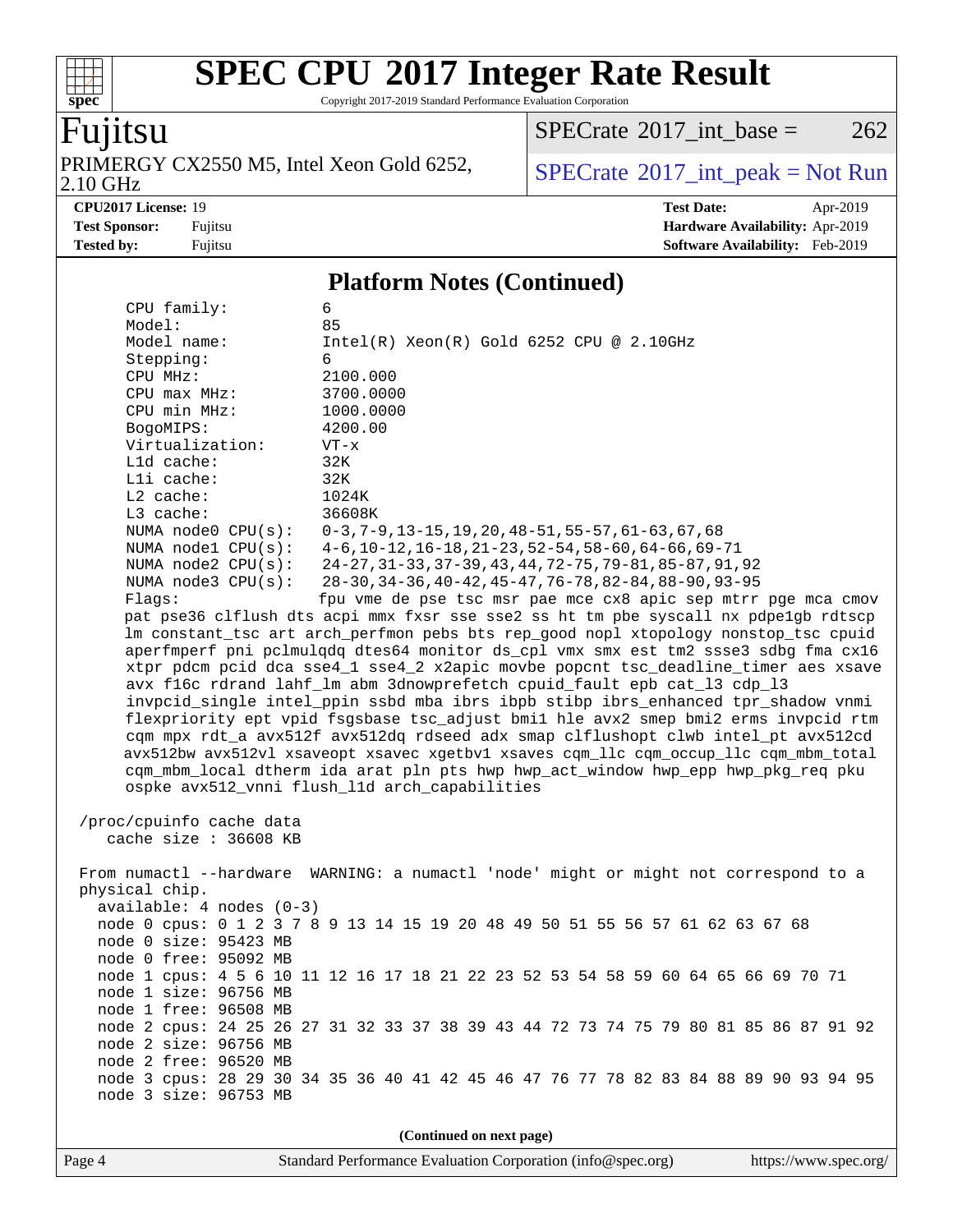Copyright 2017-2019 Standard Performance Evaluation Corporation

### `untsu

**[spec](http://www.spec.org/)**

2.10 GHz PRIMERGY CX2550 M5, Intel Xeon Gold 6252,  $\vert$  [SPECrate](http://www.spec.org/auto/cpu2017/Docs/result-fields.html#SPECrate2017intpeak)®[2017\\_int\\_peak = N](http://www.spec.org/auto/cpu2017/Docs/result-fields.html#SPECrate2017intpeak)ot Run

[SPECrate](http://www.spec.org/auto/cpu2017/Docs/result-fields.html#SPECrate2017intbase)<sup>®</sup>2017 int base =  $262$ 

**[CPU2017 License:](http://www.spec.org/auto/cpu2017/Docs/result-fields.html#CPU2017License)** 19 **[Test Date:](http://www.spec.org/auto/cpu2017/Docs/result-fields.html#TestDate)** Apr-2019 **[Test Sponsor:](http://www.spec.org/auto/cpu2017/Docs/result-fields.html#TestSponsor)** Fujitsu **[Hardware Availability:](http://www.spec.org/auto/cpu2017/Docs/result-fields.html#HardwareAvailability)** Apr-2019 **[Tested by:](http://www.spec.org/auto/cpu2017/Docs/result-fields.html#Testedby)** Fujitsu **[Software Availability:](http://www.spec.org/auto/cpu2017/Docs/result-fields.html#SoftwareAvailability)** Feb-2019

#### **[Platform Notes \(Continued\)](http://www.spec.org/auto/cpu2017/Docs/result-fields.html#PlatformNotes)** node 3 free: 96495 MB node distances: node 0 1 2 3 0: 10 11 19 19 1: 11 10 19 19 2: 19 19 10 11 3: 19 19 11 10 From /proc/meminfo MemTotal: 394945656 kB HugePages\_Total: 0 Hugepagesize: 2048 kB From /etc/\*release\* /etc/\*version\* os-release: NAME="SLES" VERSION="15" VERSION\_ID="15" PRETTY\_NAME="SUSE Linux Enterprise Server 15" ID="sles" ID\_LIKE="suse" ANSI\_COLOR="0;32" CPE\_NAME="cpe:/o:suse:sles:15" uname -a: Linux linux-5cpq 4.12.14-25.28-default #1 SMP Wed Jan 16 20:00:47 UTC 2019 (dd6077c) x86\_64 x86\_64 x86\_64 GNU/Linux Kernel self-reported vulnerability status: CVE-2017-5754 (Meltdown): Not affected CVE-2017-5753 (Spectre variant 1): Mitigation: \_\_user pointer sanitization CVE-2017-5715 (Spectre variant 2): Mitigation: Enhanced IBRS, IBPB: conditional, RSB filling run-level 3 Apr 18 23:36 SPEC is set to: /home/Benchmark/speccpu2017-1.0.5\_rate\_int Filesystem Type Size Used Avail Use% Mounted on<br>
/dev/sda2 btrfs 117G 48G 69G 41% /home /dev/sda2 btrfs 117G 48G 69G 41% /home Additional information from dmidecode follows. WARNING: Use caution when you interpret this section. The 'dmidecode' program reads system data which is "intended to allow hardware to be accurately determined", but the intent may not be met, as there are frequent changes to hardware, firmware, and the "DMTF SMBIOS" standard. BIOS FUJITSU V1.0.0.0 R1.3.3 for D3853-B1x 03/15/2019 Memory:

**(Continued on next page)**

| Page 5<br>Standard Performance Evaluation Corporation (info@spec.org)<br>https://www.spec.org/ |
|------------------------------------------------------------------------------------------------|
|------------------------------------------------------------------------------------------------|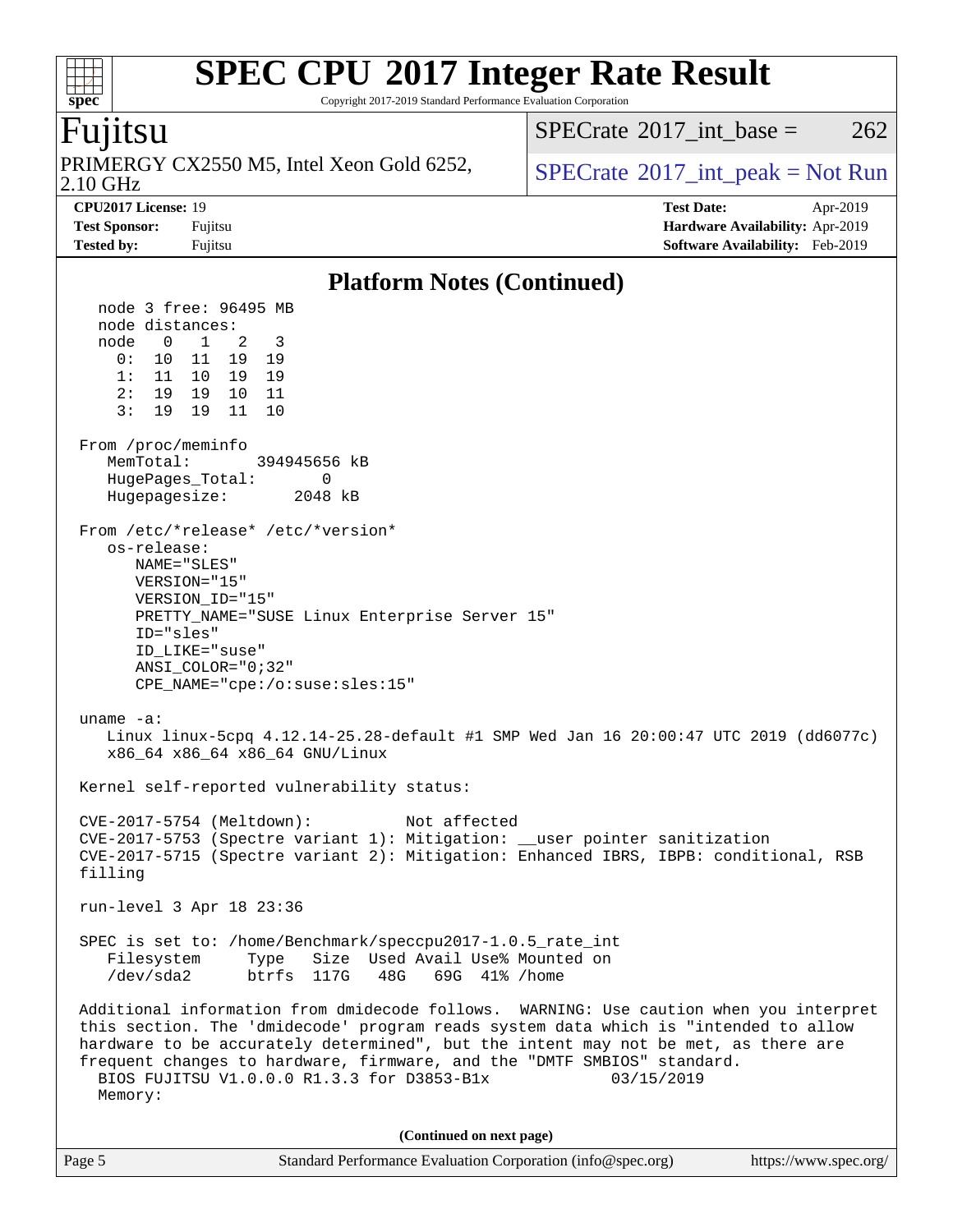Copyright 2017-2019 Standard Performance Evaluation Corporation

### Fujitsu

**[spec](http://www.spec.org/)**

PRIMERGY CX2550 M5, Intel Xeon Gold 6252,  $\vert$  [SPECrate](http://www.spec.org/auto/cpu2017/Docs/result-fields.html#SPECrate2017intpeak) <sup>® 2017</sup>\_int\_peak = Not Run

[SPECrate](http://www.spec.org/auto/cpu2017/Docs/result-fields.html#SPECrate2017intbase)<sup>®</sup>2017 int base =  $262$ 

2.10 GHz

**[CPU2017 License:](http://www.spec.org/auto/cpu2017/Docs/result-fields.html#CPU2017License)** 19 **[Test Date:](http://www.spec.org/auto/cpu2017/Docs/result-fields.html#TestDate)** Apr-2019 **[Test Sponsor:](http://www.spec.org/auto/cpu2017/Docs/result-fields.html#TestSponsor)** Fujitsu **[Hardware Availability:](http://www.spec.org/auto/cpu2017/Docs/result-fields.html#HardwareAvailability)** Apr-2019 **[Tested by:](http://www.spec.org/auto/cpu2017/Docs/result-fields.html#Testedby)** Fujitsu **[Software Availability:](http://www.spec.org/auto/cpu2017/Docs/result-fields.html#SoftwareAvailability)** Feb-2019

#### **[Platform Notes \(Continued\)](http://www.spec.org/auto/cpu2017/Docs/result-fields.html#PlatformNotes)**

 12x Micron 36ASF4G72PZ-2G9E2 32 GB 2 rank 2933 4x Not Specified Not Specified

(End of data from sysinfo program)

#### **[Compiler Version Notes](http://www.spec.org/auto/cpu2017/Docs/result-fields.html#CompilerVersionNotes)**

============================================================================== C  $\vert$  500.perlbench\_r(base) 502.gcc\_r(base) 505.mcf\_r(base) | 525.x264  $r(base)$  557.xz  $r(base)$ ------------------------------------------------------------------------------ Intel(R) C Intel(R) 64 Compiler for applications running on Intel(R) 64, Version 19.0.1.144 Build 20181018 Copyright (C) 1985-2018 Intel Corporation. All rights reserved. ------------------------------------------------------------------------------ ============================================================================== C++ | 520.omnetpp\_r(base) 523.xalancbmk\_r(base) 531.deepsjeng\_r(base) | 541.leela\_r(base) ------------------------------------------------------------------------------ Intel(R) C++ Intel(R) 64 Compiler for applications running on Intel(R) 64, Version 19.0.1.144 Build 20181018 Copyright (C) 1985-2018 Intel Corporation. All rights reserved. ------------------------------------------------------------------------------ ============================================================================== Fortran | 548.exchange2\_r(base) ------------------------------------------------------------------------------ Intel(R) Fortran Intel(R) 64 Compiler for applications running on Intel(R) 64, Version 19.0.1.144 Build 20181018 Copyright (C) 1985-2018 Intel Corporation. All rights reserved. ------------------------------------------------------------------------------

## **[Base Compiler Invocation](http://www.spec.org/auto/cpu2017/Docs/result-fields.html#BaseCompilerInvocation)**

[C benchmarks](http://www.spec.org/auto/cpu2017/Docs/result-fields.html#Cbenchmarks): [icc -m64 -std=c11](http://www.spec.org/cpu2017/results/res2019q4/cpu2017-20191111-19623.flags.html#user_CCbase_intel_icc_64bit_c11_33ee0cdaae7deeeab2a9725423ba97205ce30f63b9926c2519791662299b76a0318f32ddfffdc46587804de3178b4f9328c46fa7c2b0cd779d7a61945c91cd35)

[C++ benchmarks:](http://www.spec.org/auto/cpu2017/Docs/result-fields.html#CXXbenchmarks) [icpc -m64](http://www.spec.org/cpu2017/results/res2019q4/cpu2017-20191111-19623.flags.html#user_CXXbase_intel_icpc_64bit_4ecb2543ae3f1412ef961e0650ca070fec7b7afdcd6ed48761b84423119d1bf6bdf5cad15b44d48e7256388bc77273b966e5eb805aefd121eb22e9299b2ec9d9)

[Fortran benchmarks](http://www.spec.org/auto/cpu2017/Docs/result-fields.html#Fortranbenchmarks): [ifort -m64](http://www.spec.org/cpu2017/results/res2019q4/cpu2017-20191111-19623.flags.html#user_FCbase_intel_ifort_64bit_24f2bb282fbaeffd6157abe4f878425411749daecae9a33200eee2bee2fe76f3b89351d69a8130dd5949958ce389cf37ff59a95e7a40d588e8d3a57e0c3fd751)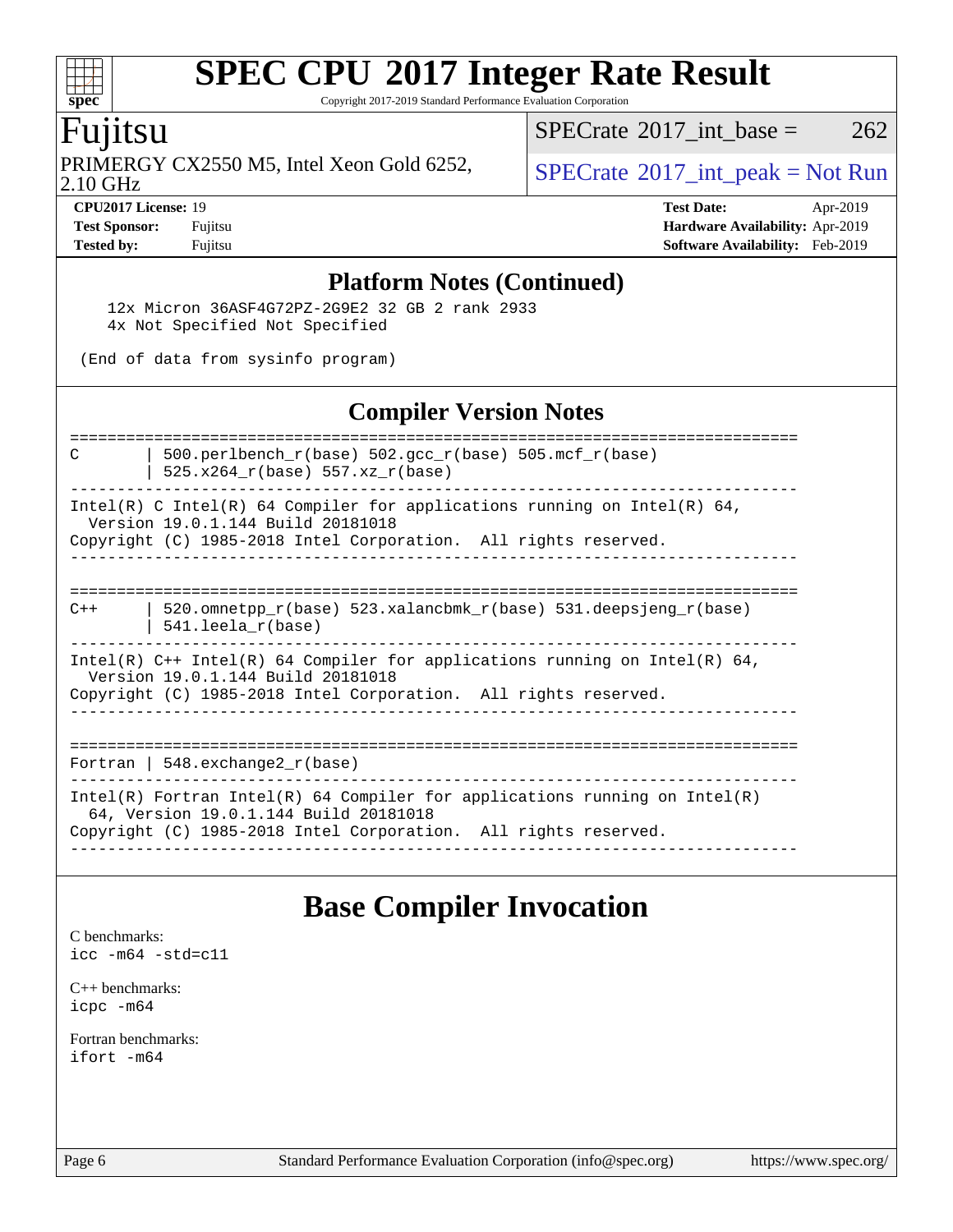Copyright 2017-2019 Standard Performance Evaluation Corporation

### Fujitsu

**[spec](http://www.spec.org/)**

2.10 GHz PRIMERGY CX2550 M5, Intel Xeon Gold 6252,  $\vert$  [SPECrate](http://www.spec.org/auto/cpu2017/Docs/result-fields.html#SPECrate2017intpeak)®[2017\\_int\\_peak = N](http://www.spec.org/auto/cpu2017/Docs/result-fields.html#SPECrate2017intpeak)ot Run

[SPECrate](http://www.spec.org/auto/cpu2017/Docs/result-fields.html#SPECrate2017intbase)<sup>®</sup>2017 int base =  $262$ 

**[CPU2017 License:](http://www.spec.org/auto/cpu2017/Docs/result-fields.html#CPU2017License)** 19 **[Test Date:](http://www.spec.org/auto/cpu2017/Docs/result-fields.html#TestDate)** Apr-2019 **[Test Sponsor:](http://www.spec.org/auto/cpu2017/Docs/result-fields.html#TestSponsor)** Fujitsu **[Hardware Availability:](http://www.spec.org/auto/cpu2017/Docs/result-fields.html#HardwareAvailability)** Apr-2019 **[Tested by:](http://www.spec.org/auto/cpu2017/Docs/result-fields.html#Testedby)** Fujitsu **[Software Availability:](http://www.spec.org/auto/cpu2017/Docs/result-fields.html#SoftwareAvailability)** Feb-2019

## **[Base Portability Flags](http://www.spec.org/auto/cpu2017/Docs/result-fields.html#BasePortabilityFlags)**

 500.perlbench\_r: [-DSPEC\\_LP64](http://www.spec.org/cpu2017/results/res2019q4/cpu2017-20191111-19623.flags.html#b500.perlbench_r_basePORTABILITY_DSPEC_LP64) [-DSPEC\\_LINUX\\_X64](http://www.spec.org/cpu2017/results/res2019q4/cpu2017-20191111-19623.flags.html#b500.perlbench_r_baseCPORTABILITY_DSPEC_LINUX_X64) 502.gcc\_r: [-DSPEC\\_LP64](http://www.spec.org/cpu2017/results/res2019q4/cpu2017-20191111-19623.flags.html#suite_basePORTABILITY502_gcc_r_DSPEC_LP64) 505.mcf\_r: [-DSPEC\\_LP64](http://www.spec.org/cpu2017/results/res2019q4/cpu2017-20191111-19623.flags.html#suite_basePORTABILITY505_mcf_r_DSPEC_LP64) 520.omnetpp\_r: [-DSPEC\\_LP64](http://www.spec.org/cpu2017/results/res2019q4/cpu2017-20191111-19623.flags.html#suite_basePORTABILITY520_omnetpp_r_DSPEC_LP64) 523.xalancbmk\_r: [-DSPEC\\_LP64](http://www.spec.org/cpu2017/results/res2019q4/cpu2017-20191111-19623.flags.html#suite_basePORTABILITY523_xalancbmk_r_DSPEC_LP64) [-DSPEC\\_LINUX](http://www.spec.org/cpu2017/results/res2019q4/cpu2017-20191111-19623.flags.html#b523.xalancbmk_r_baseCXXPORTABILITY_DSPEC_LINUX) 525.x264\_r: [-DSPEC\\_LP64](http://www.spec.org/cpu2017/results/res2019q4/cpu2017-20191111-19623.flags.html#suite_basePORTABILITY525_x264_r_DSPEC_LP64) 531.deepsjeng\_r: [-DSPEC\\_LP64](http://www.spec.org/cpu2017/results/res2019q4/cpu2017-20191111-19623.flags.html#suite_basePORTABILITY531_deepsjeng_r_DSPEC_LP64) 541.leela\_r: [-DSPEC\\_LP64](http://www.spec.org/cpu2017/results/res2019q4/cpu2017-20191111-19623.flags.html#suite_basePORTABILITY541_leela_r_DSPEC_LP64) 548.exchange2\_r: [-DSPEC\\_LP64](http://www.spec.org/cpu2017/results/res2019q4/cpu2017-20191111-19623.flags.html#suite_basePORTABILITY548_exchange2_r_DSPEC_LP64) 557.xz\_r: [-DSPEC\\_LP64](http://www.spec.org/cpu2017/results/res2019q4/cpu2017-20191111-19623.flags.html#suite_basePORTABILITY557_xz_r_DSPEC_LP64)

## **[Base Optimization Flags](http://www.spec.org/auto/cpu2017/Docs/result-fields.html#BaseOptimizationFlags)**

#### [C benchmarks](http://www.spec.org/auto/cpu2017/Docs/result-fields.html#Cbenchmarks):

[-Wl,-z,muldefs](http://www.spec.org/cpu2017/results/res2019q4/cpu2017-20191111-19623.flags.html#user_CCbase_link_force_multiple1_b4cbdb97b34bdee9ceefcfe54f4c8ea74255f0b02a4b23e853cdb0e18eb4525ac79b5a88067c842dd0ee6996c24547a27a4b99331201badda8798ef8a743f577) [-xCORE-AVX512](http://www.spec.org/cpu2017/results/res2019q4/cpu2017-20191111-19623.flags.html#user_CCbase_f-xCORE-AVX512) [-ipo](http://www.spec.org/cpu2017/results/res2019q4/cpu2017-20191111-19623.flags.html#user_CCbase_f-ipo) [-O3](http://www.spec.org/cpu2017/results/res2019q4/cpu2017-20191111-19623.flags.html#user_CCbase_f-O3) [-no-prec-div](http://www.spec.org/cpu2017/results/res2019q4/cpu2017-20191111-19623.flags.html#user_CCbase_f-no-prec-div) [-qopt-mem-layout-trans=4](http://www.spec.org/cpu2017/results/res2019q4/cpu2017-20191111-19623.flags.html#user_CCbase_f-qopt-mem-layout-trans_fa39e755916c150a61361b7846f310bcdf6f04e385ef281cadf3647acec3f0ae266d1a1d22d972a7087a248fd4e6ca390a3634700869573d231a252c784941a8) [-L/usr/local/IntelCompiler19/compilers\\_and\\_libraries\\_2019.1.144/linux/compiler/lib/intel64](http://www.spec.org/cpu2017/results/res2019q4/cpu2017-20191111-19623.flags.html#user_CCbase_qkmalloc_link_f25da0aa8cf9bced0533715046f0c2fbfb1a7191e3e496916672e09b4c388a884c4c7e4862cb529343da2264b43416df65c99fd1ddbf5dd13ae6d3130cf47881) [-lqkmalloc](http://www.spec.org/cpu2017/results/res2019q4/cpu2017-20191111-19623.flags.html#user_CCbase_qkmalloc_link_lib_79a818439969f771c6bc311cfd333c00fc099dad35c030f5aab9dda831713d2015205805422f83de8875488a2991c0a156aaa600e1f9138f8fc37004abc96dc5)

#### [C++ benchmarks](http://www.spec.org/auto/cpu2017/Docs/result-fields.html#CXXbenchmarks):

[-Wl,-z,muldefs](http://www.spec.org/cpu2017/results/res2019q4/cpu2017-20191111-19623.flags.html#user_CXXbase_link_force_multiple1_b4cbdb97b34bdee9ceefcfe54f4c8ea74255f0b02a4b23e853cdb0e18eb4525ac79b5a88067c842dd0ee6996c24547a27a4b99331201badda8798ef8a743f577) [-xCORE-AVX512](http://www.spec.org/cpu2017/results/res2019q4/cpu2017-20191111-19623.flags.html#user_CXXbase_f-xCORE-AVX512) [-ipo](http://www.spec.org/cpu2017/results/res2019q4/cpu2017-20191111-19623.flags.html#user_CXXbase_f-ipo) [-O3](http://www.spec.org/cpu2017/results/res2019q4/cpu2017-20191111-19623.flags.html#user_CXXbase_f-O3) [-no-prec-div](http://www.spec.org/cpu2017/results/res2019q4/cpu2017-20191111-19623.flags.html#user_CXXbase_f-no-prec-div)

[-qopt-mem-layout-trans=4](http://www.spec.org/cpu2017/results/res2019q4/cpu2017-20191111-19623.flags.html#user_CXXbase_f-qopt-mem-layout-trans_fa39e755916c150a61361b7846f310bcdf6f04e385ef281cadf3647acec3f0ae266d1a1d22d972a7087a248fd4e6ca390a3634700869573d231a252c784941a8)

[-L/usr/local/IntelCompiler19/compilers\\_and\\_libraries\\_2019.1.144/linux/compiler/lib/intel64](http://www.spec.org/cpu2017/results/res2019q4/cpu2017-20191111-19623.flags.html#user_CXXbase_qkmalloc_link_f25da0aa8cf9bced0533715046f0c2fbfb1a7191e3e496916672e09b4c388a884c4c7e4862cb529343da2264b43416df65c99fd1ddbf5dd13ae6d3130cf47881) [-lqkmalloc](http://www.spec.org/cpu2017/results/res2019q4/cpu2017-20191111-19623.flags.html#user_CXXbase_qkmalloc_link_lib_79a818439969f771c6bc311cfd333c00fc099dad35c030f5aab9dda831713d2015205805422f83de8875488a2991c0a156aaa600e1f9138f8fc37004abc96dc5)

#### [Fortran benchmarks](http://www.spec.org/auto/cpu2017/Docs/result-fields.html#Fortranbenchmarks):

[-Wl,-z,muldefs](http://www.spec.org/cpu2017/results/res2019q4/cpu2017-20191111-19623.flags.html#user_FCbase_link_force_multiple1_b4cbdb97b34bdee9ceefcfe54f4c8ea74255f0b02a4b23e853cdb0e18eb4525ac79b5a88067c842dd0ee6996c24547a27a4b99331201badda8798ef8a743f577) [-xCORE-AVX512](http://www.spec.org/cpu2017/results/res2019q4/cpu2017-20191111-19623.flags.html#user_FCbase_f-xCORE-AVX512) [-ipo](http://www.spec.org/cpu2017/results/res2019q4/cpu2017-20191111-19623.flags.html#user_FCbase_f-ipo) [-O3](http://www.spec.org/cpu2017/results/res2019q4/cpu2017-20191111-19623.flags.html#user_FCbase_f-O3) [-no-prec-div](http://www.spec.org/cpu2017/results/res2019q4/cpu2017-20191111-19623.flags.html#user_FCbase_f-no-prec-div) [-qopt-mem-layout-trans=4](http://www.spec.org/cpu2017/results/res2019q4/cpu2017-20191111-19623.flags.html#user_FCbase_f-qopt-mem-layout-trans_fa39e755916c150a61361b7846f310bcdf6f04e385ef281cadf3647acec3f0ae266d1a1d22d972a7087a248fd4e6ca390a3634700869573d231a252c784941a8) [-nostandard-realloc-lhs](http://www.spec.org/cpu2017/results/res2019q4/cpu2017-20191111-19623.flags.html#user_FCbase_f_2003_std_realloc_82b4557e90729c0f113870c07e44d33d6f5a304b4f63d4c15d2d0f1fab99f5daaed73bdb9275d9ae411527f28b936061aa8b9c8f2d63842963b95c9dd6426b8a) [-align array32byte](http://www.spec.org/cpu2017/results/res2019q4/cpu2017-20191111-19623.flags.html#user_FCbase_align_array32byte_b982fe038af199962ba9a80c053b8342c548c85b40b8e86eb3cc33dee0d7986a4af373ac2d51c3f7cf710a18d62fdce2948f201cd044323541f22fc0fffc51b6) [-L/usr/local/IntelCompiler19/compilers\\_and\\_libraries\\_2019.1.144/linux/compiler/lib/intel64](http://www.spec.org/cpu2017/results/res2019q4/cpu2017-20191111-19623.flags.html#user_FCbase_qkmalloc_link_f25da0aa8cf9bced0533715046f0c2fbfb1a7191e3e496916672e09b4c388a884c4c7e4862cb529343da2264b43416df65c99fd1ddbf5dd13ae6d3130cf47881) [-lqkmalloc](http://www.spec.org/cpu2017/results/res2019q4/cpu2017-20191111-19623.flags.html#user_FCbase_qkmalloc_link_lib_79a818439969f771c6bc311cfd333c00fc099dad35c030f5aab9dda831713d2015205805422f83de8875488a2991c0a156aaa600e1f9138f8fc37004abc96dc5)

[The flags files that were used to format this result can be browsed at](tmsearch)

<http://www.spec.org/cpu2017/flags/Intel-ic19.0u1-official-linux64.2019-07-09.html> <http://www.spec.org/cpu2017/flags/Fujitsu-Platform-Settings-V1.0-CSL-RevE.html>

[You can also download the XML flags sources by saving the following links:](tmsearch) <http://www.spec.org/cpu2017/flags/Intel-ic19.0u1-official-linux64.2019-07-09.xml> <http://www.spec.org/cpu2017/flags/Fujitsu-Platform-Settings-V1.0-CSL-RevE.xml>